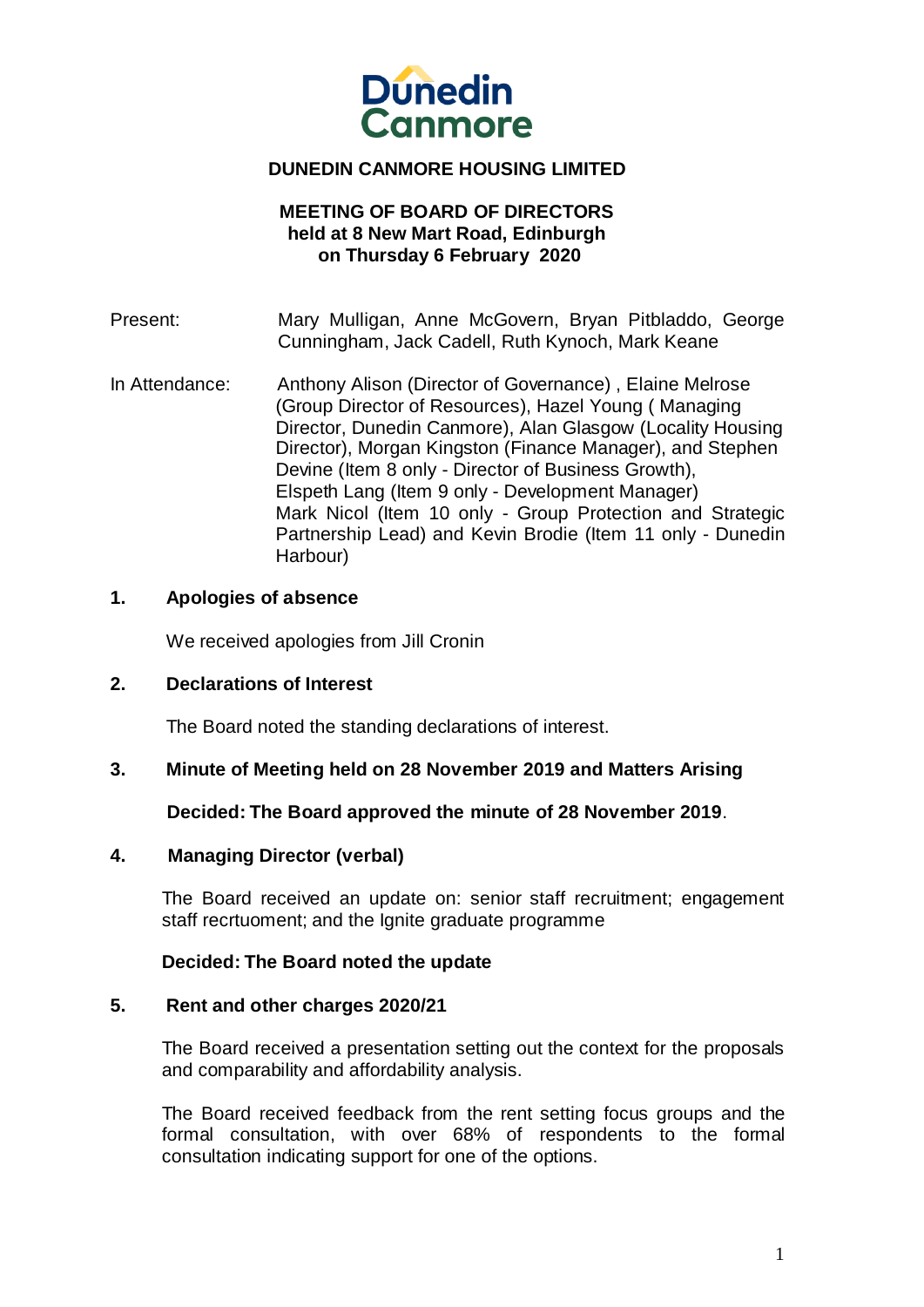The Board discussed the key themes from the tenant feedback and welcomed the expansion of the focus groups undertaken compared to the previous year.

The Board considered the affordability of the proposals, including the longer term assumptions in the business plan and inflation levels. The Board discussed how our rent setting approach can be refined in future, including how we take into account local market contexts.

# **Decided: The Board:**

**1) Considered the feedback received through the extensive consultation process with tenants on our 2020/21 RSL rent and service charge increase;**

**2) Approved a 3.4% rent and service charge increase for 2020/21, with the exception of charges for heating, community alarms, laundry or lift services which are negotiated directly with the contractor who provides the service;** 

**3) Approved the 3.4% increase for shared owners; and**

**4) Approved that we formally write to tenants to confirm this.**

# **6. Financial Projections 2020/21**

The Board received a presentation summarising projections relating to : planned expenditure on capital investment and development; operating costs; income and expenditure; balance sheet; cashflow; funding; and key assumptions.

The Board discussed the cross guarantee within the Group and covenant compliance. It was confirmed that the Golden Rules included a buffer to ensure and that we are compliant.

The Board discussed net cash movement over the course of the financial projections. It was explained that this related primarily to the debt funding required to support our development programme.

The Board discussed assumptions relating to staff costs, including the assumed uplifts. It was confirmed any uplifts are subject to annual review.

The Board considered our assumptions in relation to inflation, the means by which we inform our assumptions and the level of prudence within the assumptions.

## **Decided: The Board:**

- **1) Approved the updated projections for investment in assets and services in over the five year period to 2025; and**
- **2) Agreed that the projected 2020/21 figures form the basis of next year's annual budget which will be presented to the Board for final approval in March.**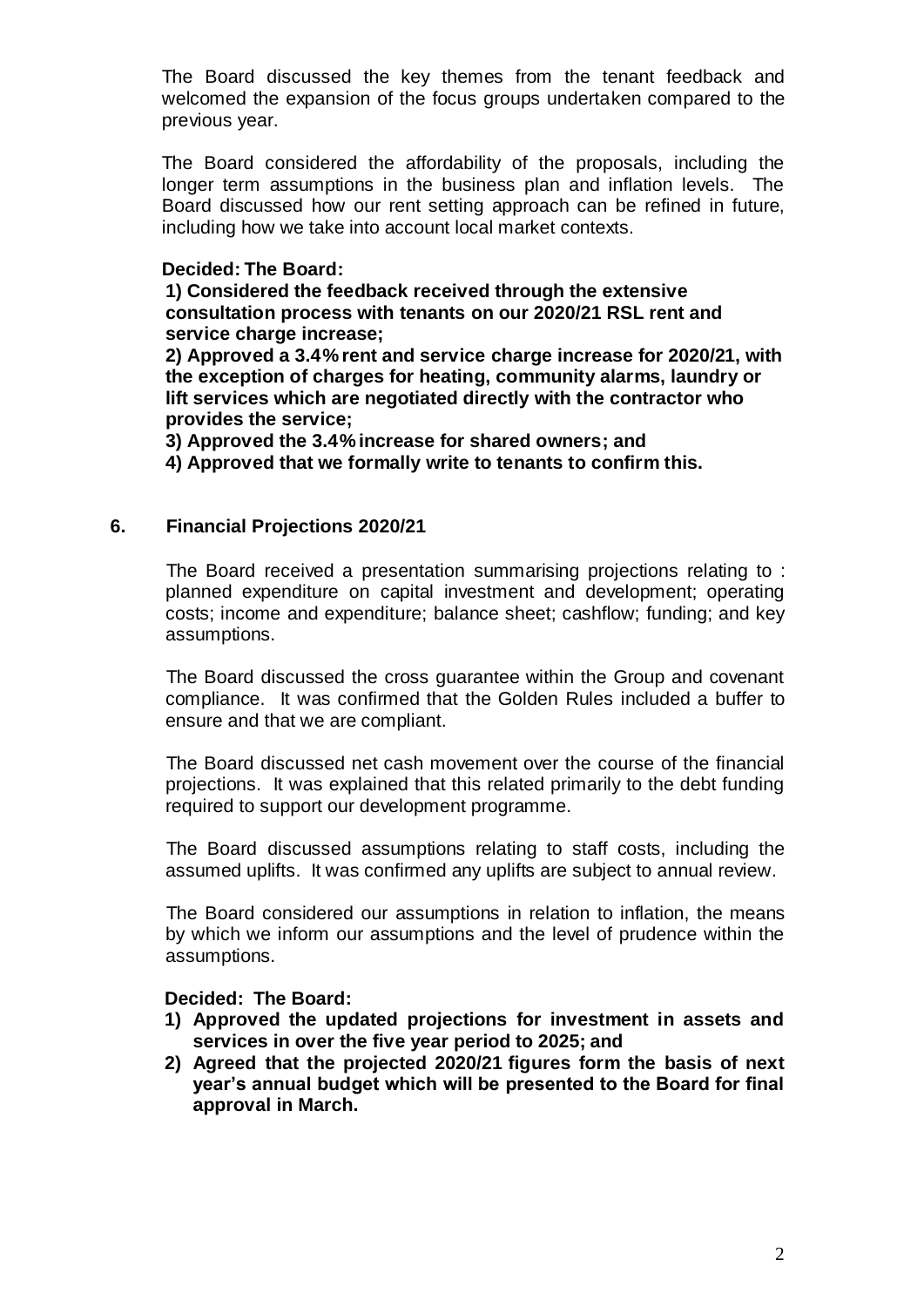# **7. Inspiring Ambition, Unleashing Potential: Our Strategy 2020-25**

The Board received an update on the updates from the initial draft, including the reinforcement of the key theme of tenant engagement and our asset strategy. It was explained that a revised performance framework is under development to support the implementation of the strategy, with a stronger focus on impact measures.

The Board considered the strategy and agreed that it reflected the extensive discussions as part of its development.

## **Decided: The Board approved the summary Dunedin Canmore Strategy 2020-2025:** *Inspiring Ambition, Unleashing Potential.*

## **8. Update on programme the proposal to transfer Barony housing stock**

The Board received feedback on the tax, pensions and legal due diligence undertaken.

The Board considered the feedback from the due diligence and were assured no material issues emerged. The Board further considered the planned timescale for the Transfer of Engagement.

## **Decided: The Board:**

- **1) Noted the progress in developing the ToE from Barony including the positive result of the tenant ballot and findings from due diligence;**
- **2) agreed that the ToE be developed to a conclusion; and**
- **3) noted that a meeting of the Dunedin Canmore Board will be held to confirm the ToE, between the two Barony SGMs that will be held for this purpose**.

## **9. Five Year Development Programme**

The Board received a summary of the proposed 5 year programme, including: the number of units; locations; key projects; and tenure.

The Board considered the programme, our development footprint and our appraisal criteria. It was noted the programme was a rolling 5 year programme.

## **Decided: The Board:**

- **1) approved the DCH five year development programme as summarised in this report; and**
- **2) noted that the five year development programme will be reviewed annually and presented for approval to the Board, in conjunction with the presentation of the Group Business Plan.**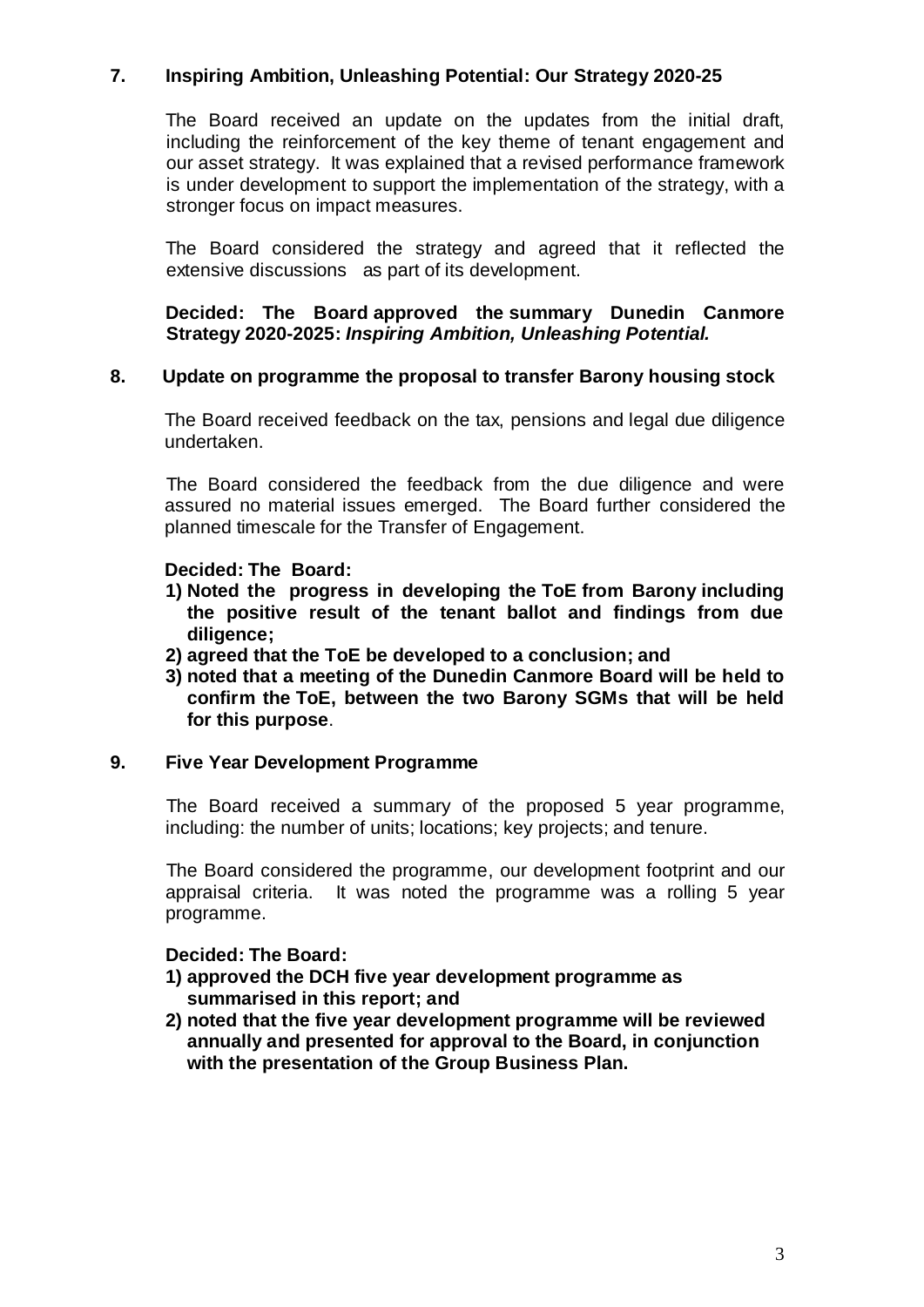# **10. Fire Safety update**

The Board received a presentation: recapping on our fire prevention and mitigation framework; how we are promoting and supporting fire safety; how we record, analyse and learn from incidents; and the assurance processes in place for monitoring fire safety.

The Board discussed current guidance in relation to staying within the property. It was reiterated that we follow Scottish Fire and Rescue Service ("SFRS")policy. The Board discussed the challenges ensuring tenants are clear on the policy given the ongoing discussions relating to the Grenfell Tower enquiry.

The Board further discussed the challenges within mixed tenure blocks and how we can use the SFRS to support engagement with other occupants.

The Board sought an update on the requirement to retrofit heat detectors and smoke alarms. It was confirmed this required to be completed by 2021.

**Decided: The Board noted the annual update of the implementation of the Framework.**

## **11. Dunedin Harbour - Service Report and Governance Arrangements**

The Board received a detailed update on service delivery within Dunedin Harbour and the management and governance arrangement between Dunedin Canmore and the Group's care subsidiary.

The Board welcomed the work undertaken to date with Loretto Care to support enhancing the service and support for service users.

**Decided: The Board noted the content of the report.**

## **12. Finance Report for the year to 31 December 2019**

The Board received an update on financial performance for the year to date and the proposed update to the structure of the on lend facility for Loretto Care.

The Board reviewed financial performance for the year to date and contemplated the proposed on lend arrangements.

## **Decided: The Board:**

**1) Noted the management accounts for the period to 31 December 2019; and**

**2) Approved the intra-group facility agreement and delegated authority to the Chair, any Board member, Group Chief Executive, Group Director of Finance, Director of Treasury or Group Company Secretary to sign this agreement.**